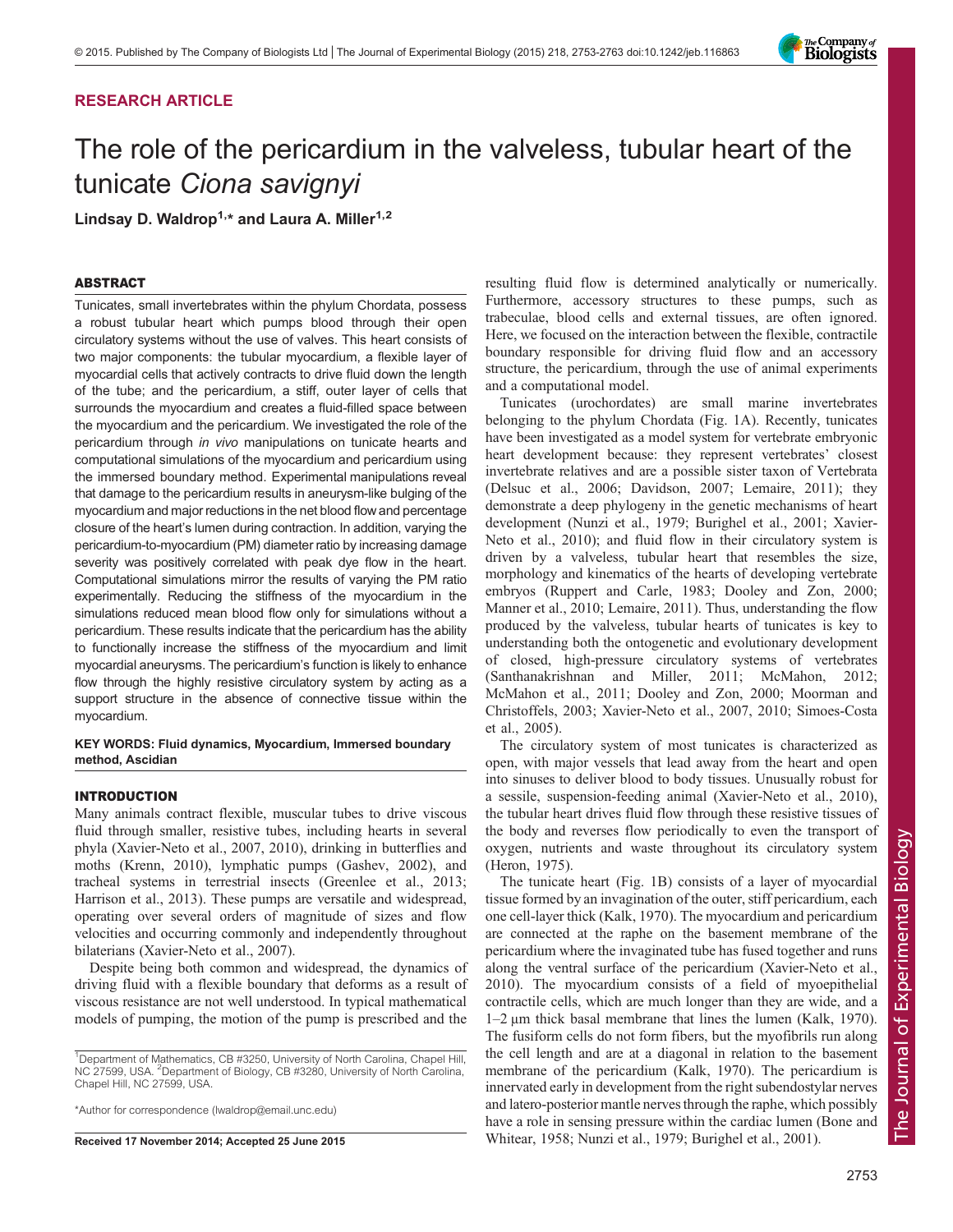<span id="page-1-0"></span>

|                            |                                    | <b>List of symbols and abbreviations</b>                                      |
|----------------------------|------------------------------------|-------------------------------------------------------------------------------|
| a                          |                                    | threshold potential                                                           |
| D                          |                                    | diffusion coefficient of electropotential                                     |
| dp                         |                                    | duration of applied current                                                   |
| E                          |                                    | Young's modulus                                                               |
| EΙ                         |                                    | flexural stiffness of myocardium                                              |
| F                          |                                    | force per unit area                                                           |
| f                          |                                    | force per unit length                                                         |
| $f_{\vdash}$               |                                    | heart rate                                                                    |
|                            | $f_{str}(r,t)$ and $f_{bend}(r,t)$ | forces due to resistance to stretching and bending                            |
| $\mathbf{f}_{\text{tara}}$ |                                    | forces due to holding target points in place                                  |
|                            |                                    | second moment of area                                                         |
| $l_{\text{max}}$           |                                    | amplitude of applied current                                                  |
| <b>IBM</b>                 |                                    | immersed boundary method                                                      |
| I(x,t)                     |                                    | applied current representing the action of the                                |
|                            |                                    | pacemaker                                                                     |
| $k_{m}$                    |                                    | resting length of springs                                                     |
| $k_{\rm max}$              |                                    | maximum effective stiffness of springs                                        |
| $k_{\rm e}$                |                                    | spring stiffness                                                              |
| $k_{\rm str}$              |                                    | stiffness coefficient proportional to resistance to                           |
|                            |                                    | stretching or compression                                                     |
| $k_{\rm targ}$             |                                    | stiffness coefficient                                                         |
| $L_{\rm tube}$             |                                    | length of heart tube                                                          |
| $M_{\odot}$                |                                    | diameter of contracted myocardium                                             |
| $M_{r}$                    |                                    | diameter of relaxed myocardium                                                |
| $\overline{r}$             |                                    | pulse number                                                                  |
|                            |                                    | fluid pressure                                                                |
| p<br><b>PD</b>             |                                    | pericardium diameter                                                          |
| <b>PM</b>                  |                                    | pericardium-to-myocardium diameter ratio                                      |
| r                          |                                    |                                                                               |
| $R^2$                      |                                    | Lagrangian position parameter<br>correlation coefficient of linear regression |
| $\tau$                     |                                    |                                                                               |
|                            |                                    | period of pulse                                                               |
| t                          |                                    | time                                                                          |
| ū                          |                                    | fluid velocity                                                                |
| $\vee$                     |                                    | dimensionless electropotential                                                |
| W                          |                                    | dimensionless blocking potential                                              |
| <b>Wo</b>                  |                                    | Womersley number                                                              |
| X                          |                                    | position along heart tube                                                     |
| $\mathbf x$                |                                    | position in fluid grid                                                        |
| X(r,t)                     |                                    | Cartesian coordinates at time t of the material<br>point labeled by r         |
| Y(r,t)                     |                                    | prescribed position of target boundary                                        |
| $y_0$                      |                                    | y-intercept of linear regression                                              |
| γ                          |                                    | resetting rate                                                                |
| $\delta(\mathbf{x})$       |                                    | two-dimensional Dirac delta function                                          |
| ε                          |                                    | strength of blocking                                                          |
| μ                          |                                    | fluid dynamic viscosity                                                       |
| ρ                          |                                    | fluid density                                                                 |
| $\omega$                   |                                    | heart beat frequency                                                          |
|                            |                                    |                                                                               |
|                            |                                    |                                                                               |

The myocardium contracts to reduce the radius of the heart's lumen. This contraction propagates down the length of the heart tube to drive blood flow through the circulatory system. These contraction waves are produced by nodes on either end of the contractile region of the heart tube [\(Anderson, 1968](#page-9-0); [Heron,](#page-10-0) [1975\)](#page-10-0). The pericardium consists of an outer layer of cells, which are stiff and resistant to manipulation. Cells of the pericardial tissue are square and junctions between cells provide mechanical support, although no additional specialized connective tissue exists in the myocardium or pericardium [\(Kalk, 1970\)](#page-10-0).

For many vertebrates, the pericardium is an important structure. It serves to support the heart in the thoracic cavities of mammals, to limit ventricular fill, and to prevent rotation during ventricular contraction that is associated with higher mortality ([Fritz et al.,](#page-9-0) [2012](#page-9-0)). In elasmobranch and teleost fish, the pericardium supports





Fig. 1. Ciona savignyi morphology. (A) An example of the tunicate C. savignyi (adult). Scale bar, 1 cm. (B) Diagram of the heart morphology of C. savignyi. Scale bar, 1 mm. Pc, outline of the pericardium (white); Myo, outline of the myocardium (gray); Lu, heart lumen; Da, dorsal blood sinus. Measurements: PD, pericardium diameter;  $M<sub>c</sub>$ , contracted myocardium diameter;  $M_r$ , relaxed myocardium diameter.

sub-ambient pressures in the pericardial cavity that surrounds the atrium and ventricle, which aids in filling the ventricles vis a fronte [\(Sudak, 1965a,b](#page-10-0); [Shabetai et al., 1979;](#page-10-0) [Farrell et al., 1988\)](#page-9-0). Recently, fluid motion generated by heart beats between the pericardium and epicardium during vertebrate embryonic development was investigated and found to move important precursor cells that contribute to epicardium morphogenesis in zebrafish ([Peralta et al., 2013\)](#page-10-0).

Although an important structure for heart function in vertebrates, little is known about the function of the pericardium in tunicates. Because flows in the tunicate heart are viscous dominated, the fluid dynamics of transport are very different from those in the large hearts of most adult vertebrates but are closer to those of embryonic vertebrate hearts. [Anderson \(1968\)](#page-9-0) and [Kalk](#page-10-0) [\(1970\)](#page-10-0) posited that the pericardium likely plays an important mechanical role in blood flow after observing that a damaged pericardium resulted in distention of the myocardium and an interruption in contractions. [Xavier-Neto et al. \(2010\)](#page-10-0) have suggested that distention of the contractile layer is a distinct problem for valveless tubular hearts in general. The pericardium could improve some of the mechanical issues surrounding valveless, tubular hearts by physically restricting distention of the tube.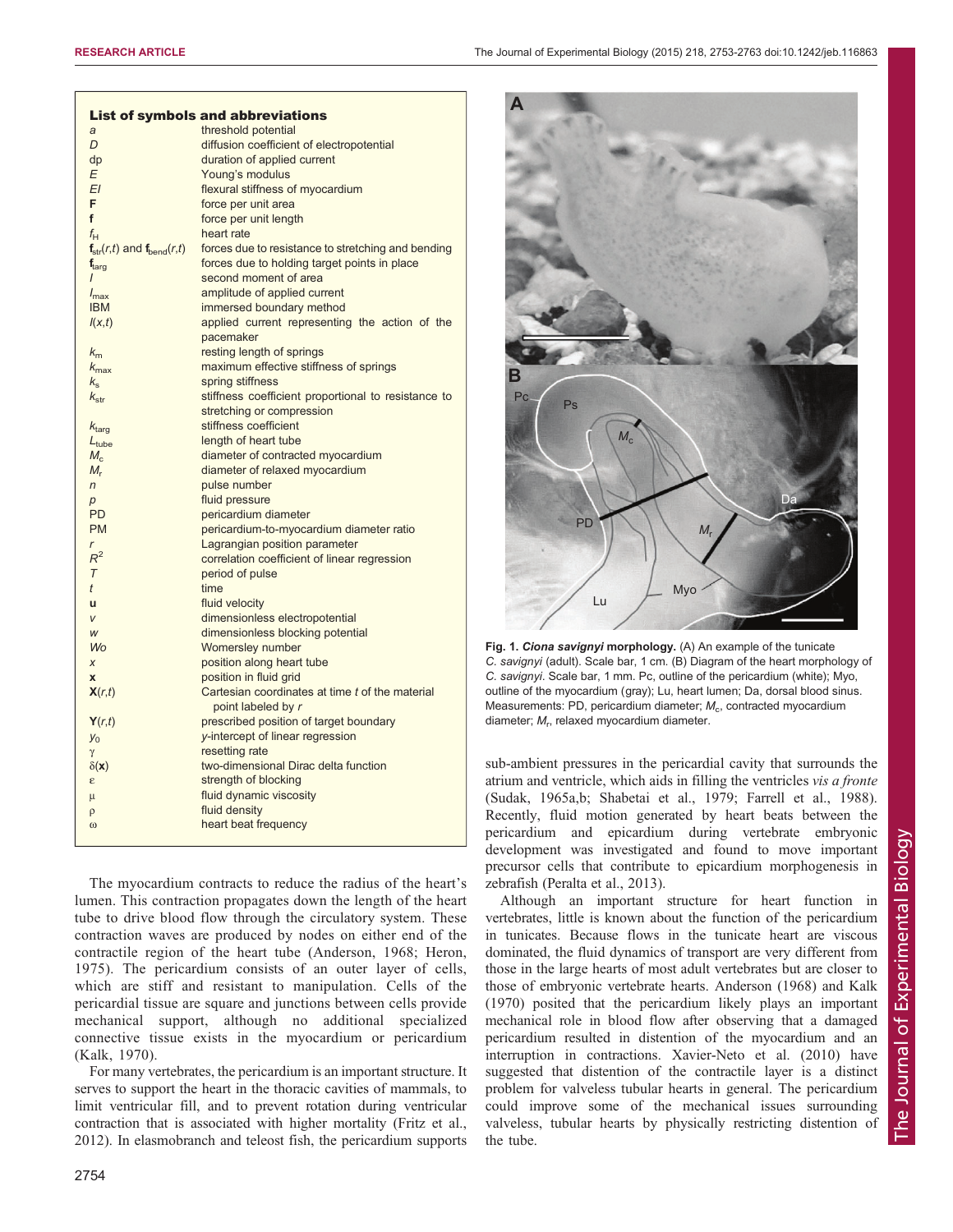To investigate the function of the pericardium in tunicates, computational modeling can be a valuable complement to experimental manipulation. Models can be used to eliminate confounding biological features of flow, e.g. chemical signaling, as well as decouple physical features of flow that may contribute differently to biological function. For example, [Taber et al. \(2007\)](#page-10-0) used a computational fluid dynamics model to show that cardiac cushions helped to initiate the transition between peristaltic and pulsatile flow in tubular hearts. [Miller \(2011\)](#page-10-0) and [Santhanakrishnan](#page-10-0) [et al. \(2009\)](#page-10-0) used numerical simulations of fluid–structure interactions to quantify the flow and vortex formation in the early embryonic ventricle. Computational models are also being used to investigate the pumping mechanism by which valveless tubular hearts drive flow ([Baird et al., 2014](#page-9-0); [Loumes et al., 2008;](#page-10-0) [Avrahami](#page-9-0) [and Gharib, 2008\)](#page-9-0).

Mathematical models of pumping can be divided into those in which (1) the motion of the boundary is prescribed and the fluid is driven by that motion, and (2) the fully coupled fluid–structure interaction problem of a pump that drives the flow and is also deformed by the flow is solved ([Taber et al., 2007](#page-10-0); [Jung and Peskin,](#page-10-0) [2001](#page-10-0); [Lee et al., 2009, 2012; Loumes et al., 2008;](#page-10-0) [Fritz et al., 2012](#page-9-0); [Avrahami and Gharib, 2008](#page-9-0)). The immersed boundary method (IBM) provides a relatively easy way to solve the fully coupled fluid–structure interaction problem ([Peskin, 2002](#page-10-0)) and has been used by several groups to simulate flow in tubular hearts [\(Baird](#page-9-0) [et al., 2014;](#page-9-0) [Jung and Peskin, 2001; Lee et al., 2009; Jung et al.,](#page-10-0) [2008](#page-10-0); [Lim and Jung, 2010\)](#page-10-0). Despite its prominence as an anatomical structure, none of these numerical studies have included a rigid structure surrounding the contracting region of the tubular heart.

In this study, we investigated the role of the pericardium in producing fluid flow in the valveless, tubular heart of the solitary tunicate Ciona savignyi Herdman. We used two approaches: (1) experimental manipulation: measurements of blood flow in the lumen and contraction kinematics were taken on animals with in vivo manipulations of the pericardium and otherwise intact circulatory systems, and (2) computational modeling: IBM models were used to simulate flow through a racetrack circulatory system driven by a valveless, tubular contracting region with and without a rigid pericardium.

# RESULTS

#### Experimental manipulation of animals

Relaxed body lengths of tunicates  $(N=16 \text{ animals})$  varied from 25 to 55 mm. Neither myocardium diameter  $(F_{1,15}=2.62)$ , corrected  $P=1$ ) nor pericardium diameter  $(F_{1,15}=4.75,$ corrected  $P=0.50$ , a measurement that should not change with damage to the pericardium, had a significant relationship with body length. Pericardium-to-myocardium diameter (PM) ratio (see Materials and methods for full definition) also did not have a significant relationship with body length  $(F_{1,15}=1.47)$ , corrected  $P=1$ ).

Experimental observations of myocardium kinematics showed that the myocardium becomes inflated within the pericardial space after the pericardium is damaged and pericardial fluid is allowed to leak out of the pericardial space. The average PM ratio dropped from 2.4±0.09 for the undamaged condition to 1.8±0.2 for the damaged condition, and this decrease in PM ratio with increasing damage level was significant  $(F_{1,15}=80.1$ , corrected  $P=2\times10^{-6}$ ). We observed that severe damage to the pericardium often resulted in observed that severe damage to the pericardium often resulted in kinks to the myocardium, occluding flow in the lumen during pumping.

After pericardium damage, it was more difficult for the myocardium to contract, but the rate at which the myocardium contracted did not change. The contraction ratio (diameter of the myocardium during contraction to diameter of the relaxed myocardium) ranged from 0.135 (86% closure) to only 0.566 (43% closure) ([Fig. 2C](#page-3-0)). This decrease was not significantly correlated with pericardium damage  $(F_{1,14}=9.58,$  corrected  $P=0.10$ ), but it was significantly correlated with PM ratio  $(F_{1,14}=12.7,$  corrected P=0.034). Heart beat frequency  $(f_H)$  did not change significantly with damage ([Fig. 2](#page-3-0)A;  $F_{1,14}=0.112$ , corrected  $P=1$ ) or PM ratio  $(F_{1,14}=0.2922,$  corrected  $P=1$ ). Actuation of heart beats was not affected by changes in myocardium diameter, but the ability of the myocardium to contract fully was affected.

Peak dye speed in the lumen was severely interrupted by damage to the pericardium ([Fig. 3](#page-3-0), [Fig. 2](#page-3-0)B,D). There was a proportional response to damage; a significant linear relationship between PM ratio and peak dye speed is shown in [Fig. 2D](#page-3-0)  $(F_{1,13}=78.3,$  $P=8\times10^{-6}$ ). Contraction ratio also negatively correlated with peak<br>dve speed  $(F_1, = 5.27, P=0.002)$ dye speed  $(F_{1,9}=5.27, P=0.002)$ .

Two outliers were identified and omitted. The first was in the peak dye speed measurement (damaged group, PM ratio=1.63, peak dye speed=7.13 mm s<sup>-1</sup>; Bonferroni  $P=0.012$ ). We observed that during the dissection the myocardium near the terminus of the heart during the dissection, the myocardium near the terminus of the heart (at the point of injection) was inadvertently damaged, which allowed a large amount of blood to leak out. This apparently resulted in an increase in peak dye speed likely due to relief of pressure in the lumen rather than being a result of active pumping. The second outlier omitted was in the contraction ratio measurement (damaged group, PM ratio=1.96, contraction ratio=0.31; Bonferroni  $P=0.004$ ).

#### Computational model

A numerical model of an elastic heart tube connected to a nearly rigid racetrack was constructed to study flow through the Ciona heart. The racetrack design was used for easy comparison to previous models of tubular heart pumping [\(Jung and Peskin, 2001](#page-10-0); [Hickerson et al., 2005;](#page-10-0) [Baird et al., 2014](#page-9-0); [Avrahami and Gharib,](#page-9-0) [2008;](#page-9-0) [Lee et al., 2012\)](#page-10-0). The contracting section of the tube resists bending and stretching. The racetrack section was constructed by connecting two sections of straight tube (one of which represents the elastic heart) to curved sections. The resting diameter of the racetrack was constant throughout its length. Dimensions and elastic properties of the racetrack are given in [Table 1](#page-4-0). A diagram of the model set up is shown in [Fig. 4.](#page-4-0)

The contraction waves were driven by a simplified model of the heart electromechanics. The propagation of the action potentials along the heart tube were modeled using the FitzHugh–Nagumo equations ([FitzHugh, 1955;](#page-9-0) [Nagumo et al., 1962\)](#page-10-0). The FitzHugh– Nagumo equations are commonly used to model problems in electrophysiology, and they were derived by reducing the Hodgkin– Huxley equations to two variables. Assume that  $v(x,t)$  is the dimensionless electropotential that is a function of position along the tube, x, and time, t, such that  $v=0$  is the resting potential and  $v=1$ is the maximum electropotential. Also assume that w represents a dimensionless 'blocking mechanism' that represents the action of the potassium channels and the blocking of the sodium ion channels.  $w=0$  is the resting strength, and  $w=1$  is the maximum strength. The 1D FitzHugh–Nagumo equations may be written as:

$$
\frac{\partial v}{\partial t} = v(v - a)(v - 1) - w - I(x, t) + D\nabla_x^2 v,\tag{1}
$$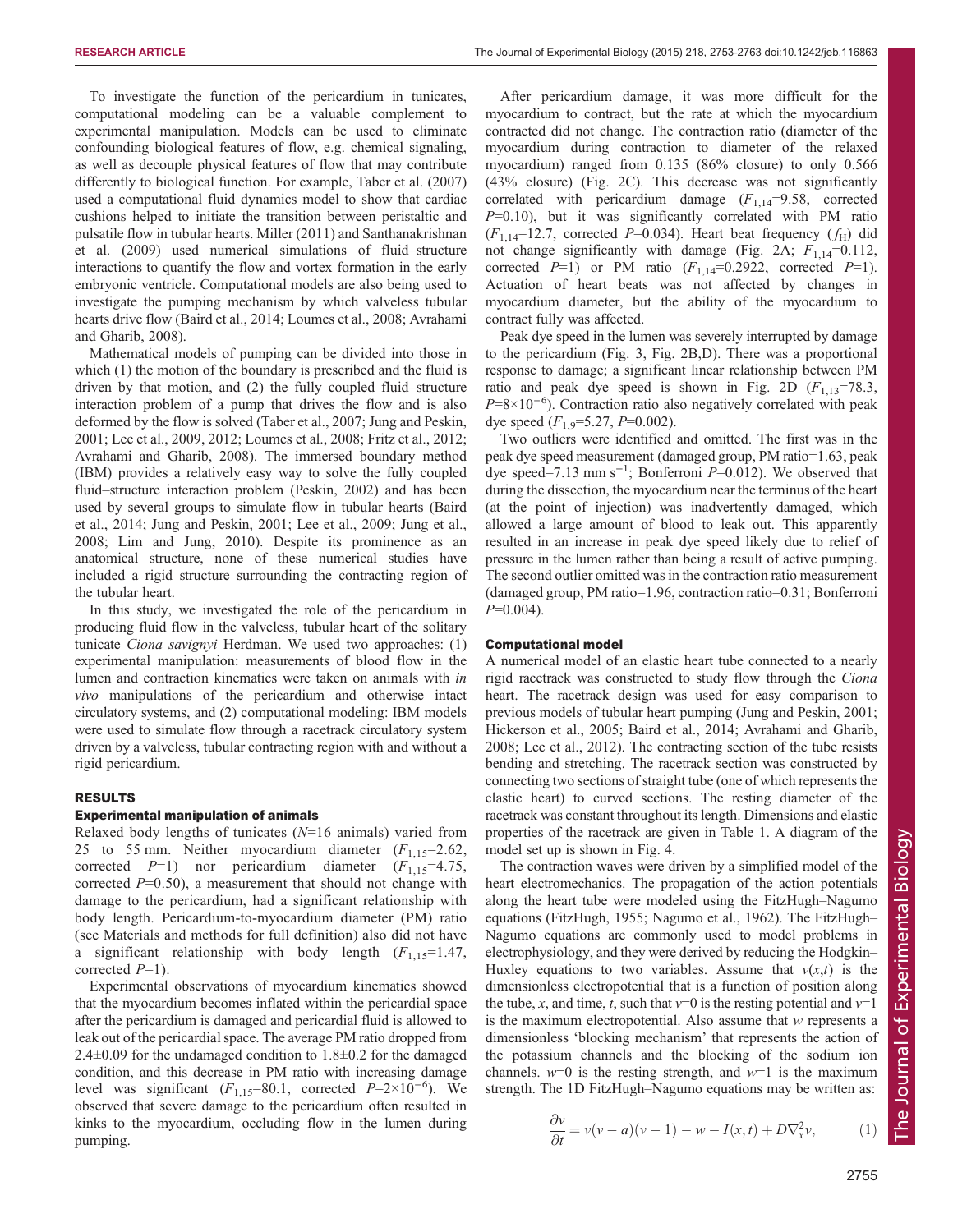<span id="page-3-0"></span>

**Fig. 2. Results of kinematic measurements on tunicate hearts.** (A) Box plot of heart beat frequency (
$$
f_H
$$
) versus pericardium damage (control/undamaged, black; damaged, dark gray) conditions. (B) Box plot of peak dye speed of the leading edge of a dye bolus versus pericardium damage.  $\dot{\tau}_{\alpha}$ =0.05. (C) Contraction ratio versus pericardium-to-myocardium (G) Contration. Itiner regression: slope=-0.25, *P*=0.002, *y*<sub>0</sub>=0.87, adjusted *R*<sup>2</sup>=0.48. (D) Peak dye speed versus PM ratio, according to condition. Linear regression: slope=8.5, *P*=7×10<sup>-7</sup>, *y*<sub>0</sub>=-12.7, adjusted *R*<sup>2</sup>=0.85.

$$
\frac{\partial w}{\partial t} = \varepsilon (v - \gamma w),\tag{2}
$$

where  $D$  is diffusion coefficient of the electropotential,  $a$  is the threshold potential,  $γ$  is a resetting rate,  $ε$  is the strength of blocking and  $I(x,t)$  is an applied current that represents the action of the pacemaker. The equation for the applied current is given as:

$$
I(x,t) = \begin{cases} I_{\text{max}}: & 0.175L_{\text{tube}} < x < 0.02L_{\text{tube}}, \\ & n \leq t < n \left( T + \text{dp} \right) \\ 0: & \text{otherwise} \end{cases} \tag{3}
$$

where  $L_{\text{tube}}$  is the length of the heart tube,  $I_{\text{max}}$  is the amplitude of the applied current,  $n$  is an integer representing the pulse number,  $T$  is the period of the pulse and dp is the duration of the applied current.

The next step is to connect the electrophysiology model with the generation of contraction force. We used a simple model to drive the motion of the 2D heart with 1D muscles. Linear springs with variable spring stiffness and zero resting lengths were used to connect the top and bottom of the tube. The resting lengths of these springs were given as functions of the local electropotential according to the following rule:

$$
k_{\rm m} = \begin{cases} k_{\rm max} v^4: & \nu \ge 0 \\ 0: & \nu < 0 \end{cases}
$$
 (4)

where  $k_{\text{max}}$  is the maximum effective stiffness of the springs as  $0 \le v \le 1$ , and no force is applied by the muscle springs when  $v \le 0$ .  $k_{\text{max}}$ was set to  $k_s/100$ , where  $k_s$  is spring stiffness. This is only a toy model of muscle activation and force generation, but it has the



Fig. 3. Images showing dye passing through the heart after injection. (A-D) Undamaged pericardium at A: 0 s, B: 0.7 s, C: 1.3 s and D: 2.1 s after dye injection, showing a dye bolus (light red) passing through the lumen. (E-H) Severely damaged pericardium at E: 0 s, F: 0.7 s, G: 1.6 s and H: 2.6 s after dye injection, showing dye (light red) appearing and staying in the heart after injection. In each panel, the edge of the pericardium is traced with a white line. Dotted lines show the leading edge of dye boli.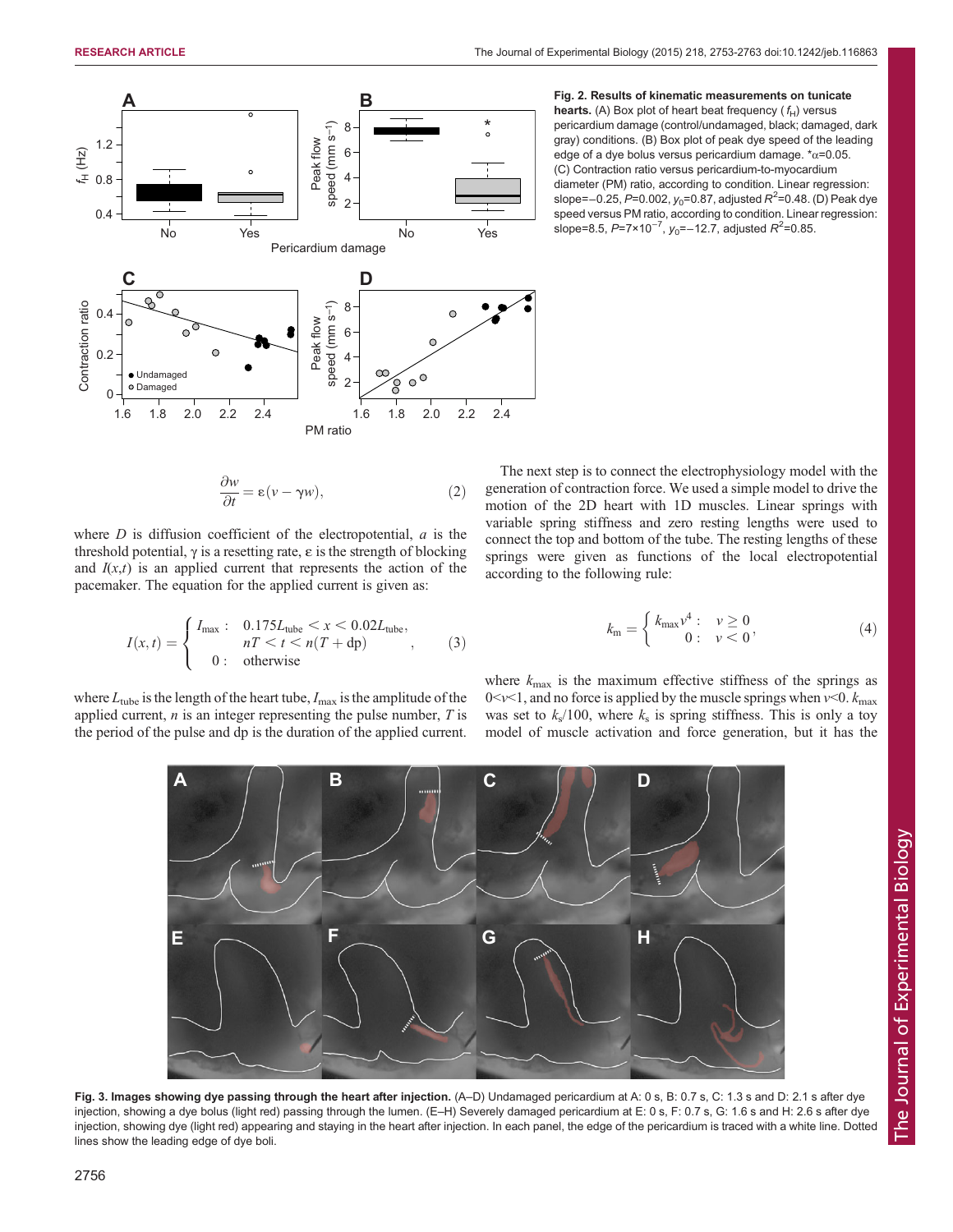<span id="page-4-0"></span>

| Table 1. Table of physical and electromechanical parameters for the |  |  |  |
|---------------------------------------------------------------------|--|--|--|
| heart tube model                                                    |  |  |  |

|                                           | Symbol/           |              |                               |
|-------------------------------------------|-------------------|--------------|-------------------------------|
| Parameter                                 | abbreviation      | Units        | Value                         |
| Elastic section                           | $L_{\text{tube}}$ | m            | $7.91 \times 10^{-3}$         |
| Diameter                                  | d                 | m            | $6.957 \times 10^{-4}$        |
| Radius bend                               | $R_1$             | m            | $2.4 \times 10^{-3}$          |
| Contraction<br>frequency                  | $f_{\rm H}$       | $s^{-1}$     | 0.5554                        |
| Density                                   | ρ                 | $kg m^{-3}$  | 1025                          |
| Dynamic viscosity                         | μ                 | N s $m^{-2}$ | $1.002 \times 10^{-3}$        |
| <b>Flexural stiffness</b>                 | ΕI                | N $m^2$      | $2.3 \times 10^{-12}$         |
| Stretching stiffness                      | $k_{\rm s}$       | $N m^{-1}$   | 4.12 $\times$ 10 <sup>8</sup> |
| Diffusion coefficient<br>electropotential | D                 |              | 0.023                         |
| Threshold potential                       | a                 |              | 0.3                           |
| Resetting rate                            | γ                 |              | 0.5                           |
| <b>Blocking strength</b>                  | ε                 |              | 0.01                          |
| Maximum applied<br>current                | $I_{\text{max}}$  |              | 0.75                          |
| Period between start<br>of pulses         | Τ                 |              | 1                             |
| Duration of pulse                         | dp                |              | 0.005                         |

Note that all of the parameters for the electrophysiology model are

dimensionless. Space is scaled by the length of the active contraction region and time is scaled by the pumping period.

necessary effect of creating a contraction wave that follows the depolarization along the heart tube.

For each simulation time step, the fluid velocity and pressure profiles were recorded at the outflow end of the myocardium at points across the diameter of the rigid circulatory tube. Two flow speeds were then calculated from the fluid velocity profiles: peak flow speed and mean flow speed. For each time step, the maximum speed obtained in each fluid velocity profile was recorded. Of these, the local maximums for each heart beat were chosen and then time averaged to find the peak flow speed. Mean flow speed was found by spatially averaging the speed across the tube's diameter and then taking the time-averaged mean of those speeds.

From the pressure profiles, four values of pressure were calculated. Pressure across the diameter of the racetrack was averaged spatially and temporally to find average pressure. The maxima and minima of spatially averaged pressure versus time were selected for each compression wave to find the average maximum pressure and average



Fig. 4. Diagram of the computational set up for the racetrack model.  $M_r$  is the diameter of the contracting myocardium, PD is the diameter of the pericardium,  $L_{tube}$  shows the length of the heart (both the contracting myocardium and pericardium), the dashed line marked E shows the portion of the contracting tube that is excitable, and the shaded area marked with an asterisk identifies the pacemaker area where contractions originate.

minimum pressure, respectively. The difference between average minimum and maximum pressure was calculated for each time point in the simulation and then averaged to find the difference between average minimum and maximum pressure.

## Simulation results

Using parameter values of Womersley number  $Wo=0.30$ , flexural stiffness  $EI=2.3\times10^{-12}$  N m<sup>2</sup> and frequency  $f_H=0.554$  Hz, the simulation of the valveless, tubular contracting region with pericardium had a mean flow speed of  $0.612$  mm s<sup>-1</sup> and a peak flow speed of 3.6 mm s−<sup>1</sup> , while the no-pericardium simulation had a mean flow speed of 0.302 mm s−<sup>1</sup> and a peak flow speed of 4.2 mm s−<sup>1</sup> . The ratio of mean flow speed to peak flow speed was 0.17 and 0.07 for the pericardium and no pericardium cases, respectively. As with many of the simulations during parameter sweeps, the peak flow speeds of the no-pericardium simulation were higher than those of the pericardium simulation, but the mean flow speed values were twice as high for the pericardium simulation.

In addition to the higher mean flow speeds, the pericardium limited local distention of the myocardium during contraction, particularly at the junction between the myocardium and the rigid circulatory racetrack [\(Fig. 5](#page-5-0)). This mechanical benefit is clear in [Fig. 5](#page-5-0)E, where the pericardium and myocardium touch briefly, as compared to [Fig. 5](#page-5-0)B where there is nothing to prevent the myocardium from bulging out. This results in higher mean flow speeds and greater travel of the fluid markers at the same time in each simulation.

Increasing heart beat frequency increased both mean flow speeds but led to slightly lower peak flow speeds ([Fig. 6A](#page-6-0)). Simulations with a pericardium did slightly better than those with no pericardium for frequencies less than 3 Hz; this difference increased at frequencies above 3 Hz. Mean-to-peak flow speed ratios were consistently better for the with-pericardium case, and the difference increased with increasing frequency [\(Fig. 6](#page-6-0)B).

For comparison over several orders of magnitude of Wo, only the dynamic viscosity, μ, was varied. Simulations with a pericardium outperformed simulations without a pericardium in terms of mean flow speeds for Wo (see Eqn 14 in Materials and methods) less than 1 [\(Fig. 6](#page-6-0)C). This difference was reduced to zero for  $W_0 \geq 1$ . Peak flow speeds were generally lower for simulations with a pericardium than those without. Mean-to-peak speed ratios showed the largest difference around the W<sub>o</sub> of the animal, with the pericardium simulations having ratios about 2 times higher than the nopericardium simulations.

Within pericardium simulations, there seemed to be no relationship between myocardium flexural stiffness (EI, see Materials and methods for description) and mean flow speed. For simulations with no pericardium, mean flow speed decreased as the myocardium became more flexible while the peak flow speed remained the same ([Fig. 6](#page-6-0)E). As EI increased, the ratios for the two conditions converged [\(Fig. 6](#page-6-0)F), with the no-pericardium case exceeding the mean flow speed of the pericardium case at values of  $E$  $>1\times10^{-10}$  N m<sup>2</sup>. Mean-to-peak speed ratios for nericardium simulations were consistently higher than simulations pericardium simulations were consistently higher than simulations without a pericardium.

The pericardium generally reduced the maximum average pressure and the difference between maximum and minimum pressure within the circulatory system compared with simulations without a pericardium while not affecting the average pressure [\(Fig. 7\)](#page-7-0). When Wo was varied, simulations with no pericardium where  $W<sub>o</sub>$  > 0.2 had higher maximum pressures and lower minimum pressures, resulting in the circulatory system experiencing higher pressure differences [\(Fig. 7B](#page-7-0)). Pressure exhibited a similar non-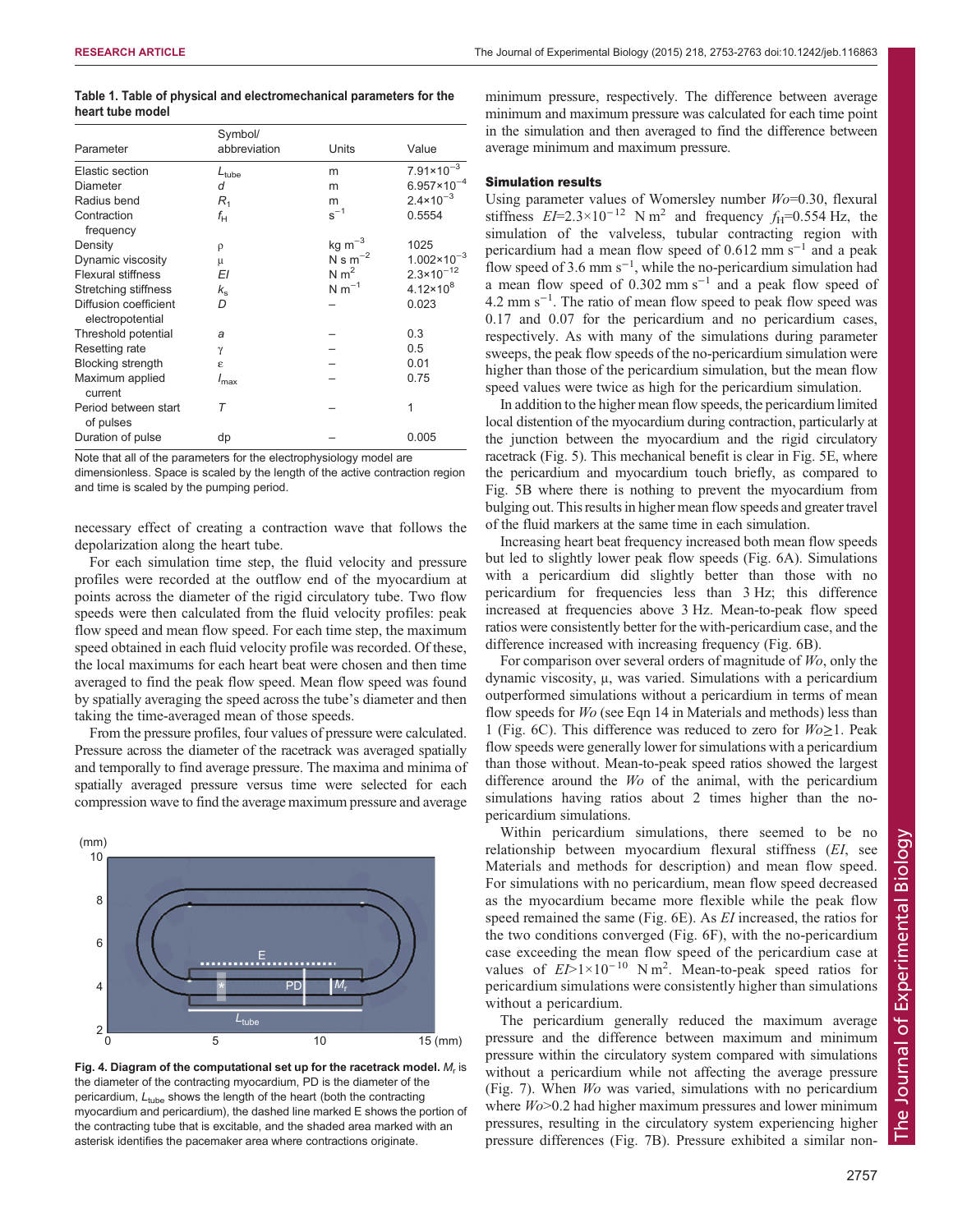<span id="page-5-0"></span>

Fig. 5. Images from simulations without and with a pericardium. (A–C) Without pericardium; (D–F) with pericardium (in gray) at time steps A,D: 2.3 s, B,E: 4.5 s and C,F: 6.8 s. White marker particles indicate fluid packet positions along the racetrack. Background shading is vorticity.

linear relationship to peak flow speed with PM ratio ([Fig. 7A](#page-7-0)). When a section of pericardium at the inflow end of the contracting region was left open, pressure differences were greater than those for simulations with an intact pericardium but lower than those for simulations with no pericardium ([Fig. 7A](#page-7-0)).

Simulations demonstrated a non-linear relationship between PM ratio and flow speed ([Fig. 8A](#page-7-0)) as well as PM ratio and pressure [\(Fig. 7](#page-7-0)A) when the diameter of the pericardium was altered to change the PM ratio. Both mean and peak flow speed were lower for PM ratios <2.4. Mean flow speed peaked at around a PM ratio of 2.4–2.5, whereas peak flow speed was maximized around a PM ratio of 3.0–3.5. Beyond a PM ratio of 2.5, mean flow speed dropped slightly to the PM ratio= $\infty$  case (no pericardium).

#### Comparison of experiments and simulations

As peak dye speed was measured in the animal manipulations, a direct comparison can be made between peak dye speed from experiments and peak flow speed from simulations. [Fig. 8](#page-7-0)B shows a plot of peak dye speed measured from experiments [\(Fig. 2](#page-3-0)D) overlaid with peak flow speed from simulations at various PM ratios. The curves are very similar, showing a similar increase in peak speed with increasing values of PM. The extremes of the experiments show the most obvious differences with simulations (no damage and severe damage), but these differences amount to less than 1 mm s−<sup>1</sup> and simulation values are within the standard deviations of each experimental condition.

It is important to note a potential limitation of the comparison between experiments and simulations. Pericardium damage in the animal results in a decrease in the PM ratio due to an increase in the diameter of the myocardium. The simulations were constructed to determine how the PM ratio affects net flow for a constant diameter tube. Despite the difference in the way the PM ratio was handled, there is still reasonable agreement between experiments and simulations.

## **DISCUSSION**

# The pericardium improves blood flow driven by the myocardium

Tunicates possess a heart capable of driving blood through a resistive, semi-open circulatory system. The heart consists of a myocardium that pumps blood peristaltically and a stiff tissue layer called the pericardium which encases the myocardium. The function of the pericardium was unclear, although observations made by [Anderson \(1968\)](#page-9-0) and [Kalk \(1970\)](#page-10-0) indicate that pericardial damage disrupts fluid flow through the circulatory system.

Our observations made following experimental manipulation of tunicate hearts in vivo and computational simulations support the idea that the pericardium plays an important role in the myocardium's ability to contract and drive fluid flow. Experimental damage to the pericardium resulted in much lower peak dye speed ([Fig. 2B](#page-3-0),D), and computational simulations showed that adding a pericardium increases peak flow speed [\(Fig. 6\)](#page-6-0) and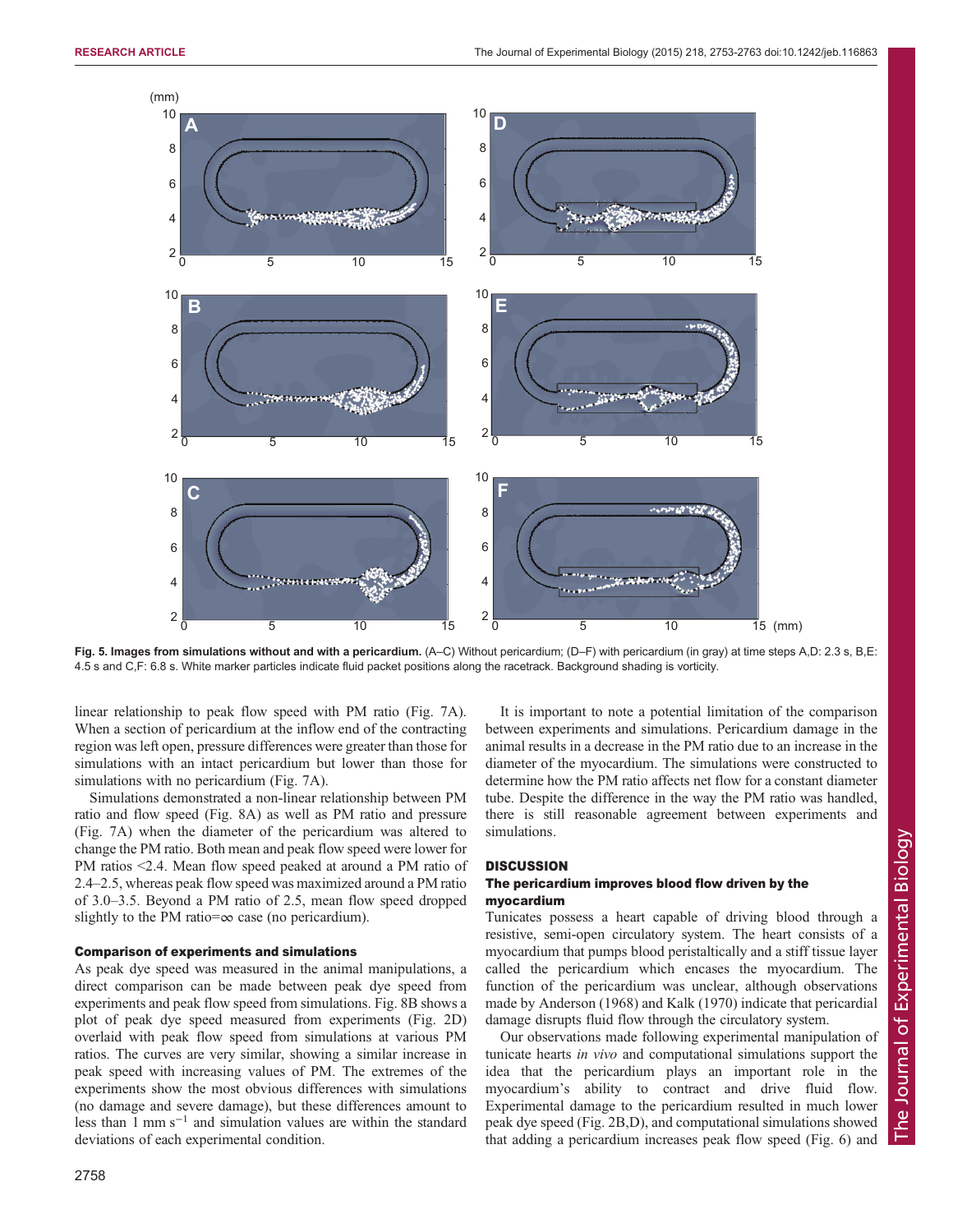<span id="page-6-0"></span>

Fig. 6. Results of computational simulations for several variables. (A,C,E) Mean (circles) and peak (triangles) flow speed against parameter. (B,D,F) Mean flow speed to peak flow speed ratio versus parameter. (A,B) Heart beat frequency ( $f_H$ ); (C,D) Womersley number (Wo); (E,F) flexural stiffness (EI). Open symbols indicate the pericardium is present and filled symbols indicate no pericardium is present.

lowers pressure differences [\(Fig. 7](#page-7-0)). The differences in fluid flow in simulations were large at the *Wo* and PM ratios of the animals.

There was a negative correlation between contraction ratio and PM ratio [\(Fig. 2](#page-3-0)C), indicating that the myocardium was unable to fully contract with a damaged or absent pericardium. Our experiments show that reduced contraction leads to lower dye speeds within the heart. The simulations show that the absence of a pericardium (where aneurysms are most pronounced) results in lower net flows compared with simulations with a pericardium.

For both the experiments and simulations, there was a range for PM ratio where blood flow was fastest. If the pericardium is too narrow compared with the myocardium diameter, both peak and mean speed are reduced, as the pericardial wall interferes with the contraction of the myocardium [\(Fig. 8](#page-7-0)A). If the pericardial space is too wide, there is no benefit of having the pericardium, and larger ratios approach the flow speeds of the no-pericardium simulations (PM ratio=∞). The simulations indicate that the maximum mean flow speeds occur at a PM ratio of 2.4–2.6, which corresponds to the unmanipulated PM ratios measured on animals with intact circulatory systems ([Fig. 8](#page-7-0)B).

The increase in PM ratio after pericardial damage was correlated with a decrease in the contraction ratio and a drop in the blood flow produced by the heart [\(Fig. 2\)](#page-3-0), and the computational simulations suggest that there is a physical explanation for this response. Heart beat frequency did not change with pericardium damage ([Fig. 2](#page-3-0)A) or increased pressure within the heart tube. These observations circumstantially suggest heart activity is not controlled through a pressure-sensing mechanism within the myocardium alone.

## The pericardium provides structural support for the myocardium

[Kalk \(1970\)](#page-10-0) notes that narrow vessels produce a 'considerable back pressure' which the heart needs to overcome in order to move fluid. Yet, few structural components in the myocardium itself can resist extreme internal pressure, evidenced by the increase in myocardium diameter when the pericardium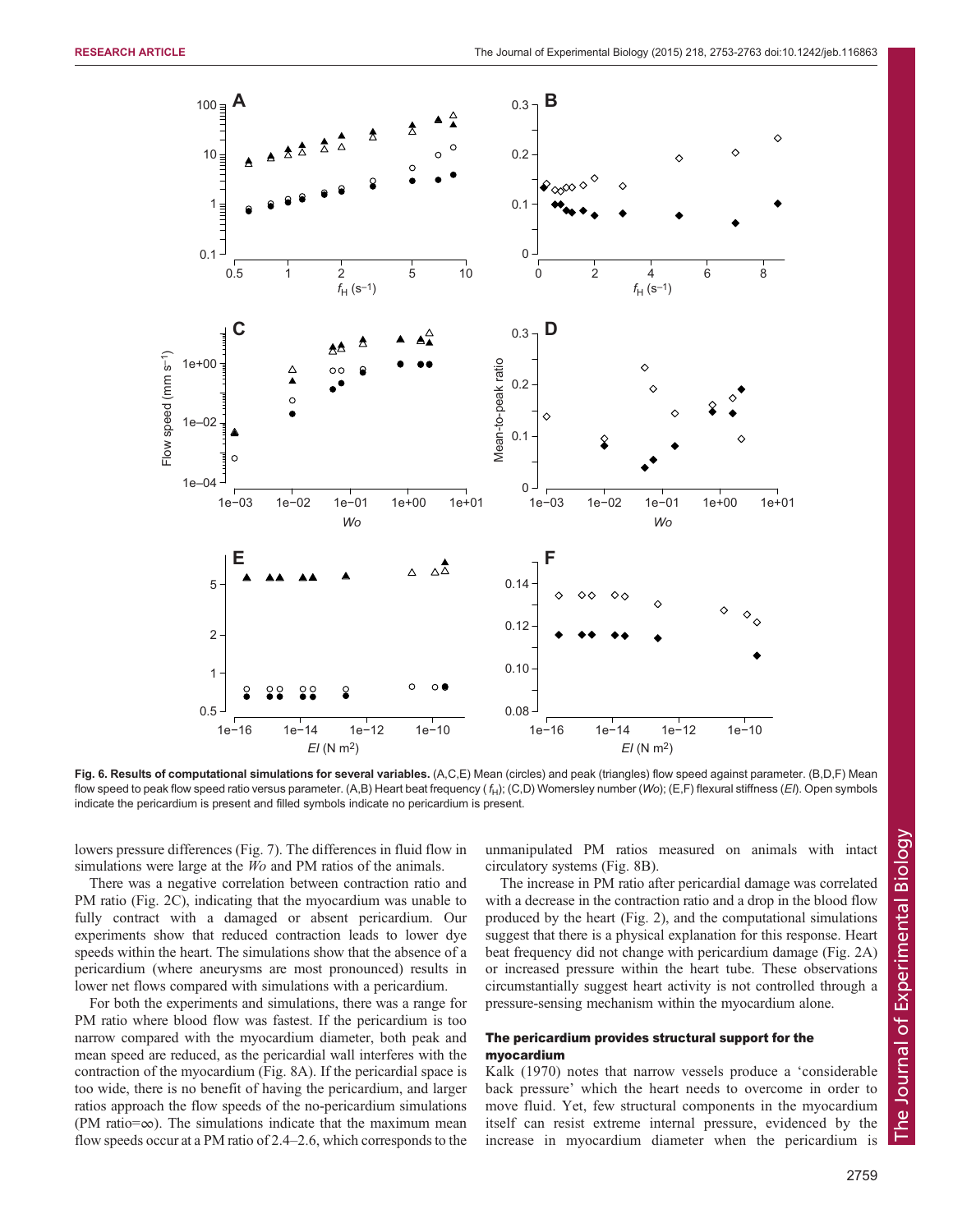<span id="page-7-0"></span>

Fig. 7. Pressure from racetrack simulations. Average pressure (squares), average maximum pressure (inverted triangles), average minimum pressure (triangles) and average maximum pressure difference (diamonds) are shown. (A) Pressure versus PM ratio for simulations with a pericardium (open symbols); simulations with a hole in the pericardium (gray symbols) and those with no pericardium (black symbols) are included at PM=2.4. (B) Pressure versus Womersley number for simulations run with a pericardium (open symbols) and with no pericardium (black symbols).

damaged or removed. As the pericardium is very stiff, it can resist the internal pressures generated by contraction of the myocardium by limiting the total volume of the myocardial lumen and pericardial space. Results from our simulations show that the addition of a pericardium reduces differences between maximum and minimum pressure (Fig. 7). Our experimental results show that the myocardium closes the lumen less during contraction ([Fig. 2](#page-3-0)C) as the diameter of the myocardium increases (reflected in the PM ratio), which in turn lowers the peak speeds produced by the heart ([Fig. 2D](#page-3-0)).

It appears as if the myocardium cannot produce enough force to close the lumen sufficiently against internal pressure without the pericardium's support, nor can it resist the increase in volume of the lumen as circulatory pressure forces more blood into the myocardium. [Schulze \(1964\)](#page-10-0) notes that each cell (with a 15:1 length to diameter ratio) has one myofibril aligned at a 45 deg angle with the length of the lumen, creating a helical spiral of myofibrils around the lumen ([Kalk, 1970](#page-10-0)). When the myocardial diameter increases (as a result of damage to the pericardium), the fiber angle must also increase, which increases both the diameter of the myocardium and the length of the myofibrils ([Kier, 2012](#page-10-0)). Although the force–length relationship is not known for tunicate cardiac muscle, likely the stretching of myofibrils exacerbates the inability of the myocardium to close the lumen during contraction.

In addition to promoting closure of the lumen, the pericardium also acts to limit flow extremes produced by the flexible myocardium by physically disrupting the amount of vertical displacement of the myocardium during contraction. Simulations of blood flow with no pericardium showed that the myocardium bulges to create local distention, despite the relatively low resistance posed by the racetrack circulatory system ([Fig. 5\)](#page-5-0). These aneurysms are particular severe at the point where the flexible heart tube meets the rigid circulatory vessel. The general effect of these aneurysms, marked by high peak flow speeds relative to the mean flow speed generated by pumping, more back flow and higher pressure differences, is that energy expended contracting the myocardium is wasted by expanding the flexible myocardium vertically, instead of driving flow inside the circulatory system.

# Implications for development of the vertebrate circulatory system

Vertebrate hearts produce very high pressures to drive fluid flow through highly resistive tissues of the body. In order to produce these high pressures, the heart and vessels of the vertebrate circulatory system have an extensive network of connective tissue that resists both collapse under negative pressure and aneurysm under positive pressure. Weakening or failure of this support structure is often catastrophic [\(Vogel, 1994](#page-10-0)).

During evolution, the primitive cardiac tube increased in size, beat frequency and pressure-generating force to continue to move blood through an increasingly large and complex network of small vessels. By covering the myocardium in a stiff, outer layer, the mean blood speed produced by the tubular heart increased. The pericardium enhances mean blood flow under a variety of conditions that reflect increasing body size and metabolic rate. The pericardium addresses a major problem that the primitive cardiac tube faced with scaling during evolution by providing one mechanism to extend the performance space of the primitive cardiac tube without major reorganization of tissues.

Importantly, the pericardium in our simulations made the mean blood flow produced by the myocardium much less sensitive to the flexibility of the tube. This most likely benefited organisms both during ontogeny and evolution as the material properties of vertebrate cardiac tissue change with its level of organization: Young's modulus  $(E)$  varies from 5 kPa for single cardiomyocytes to 200 kPa for an isolated cardiac muscle fiber [\(Mathur et al., 2001\)](#page-10-0). Reducing sensitivity to tissue material properties would allow



Fig. 8. Simulation and experimental results after changing PM diameter ratio. (A) Mean (circles) and peak (triangles) flow speed versus PM diameter ratio. (B) Comparison of peak dye speed values from experimental manipulations ([Fig. 2](#page-3-0)D) and peak flow speed values from simulations varying PM diameter ratio.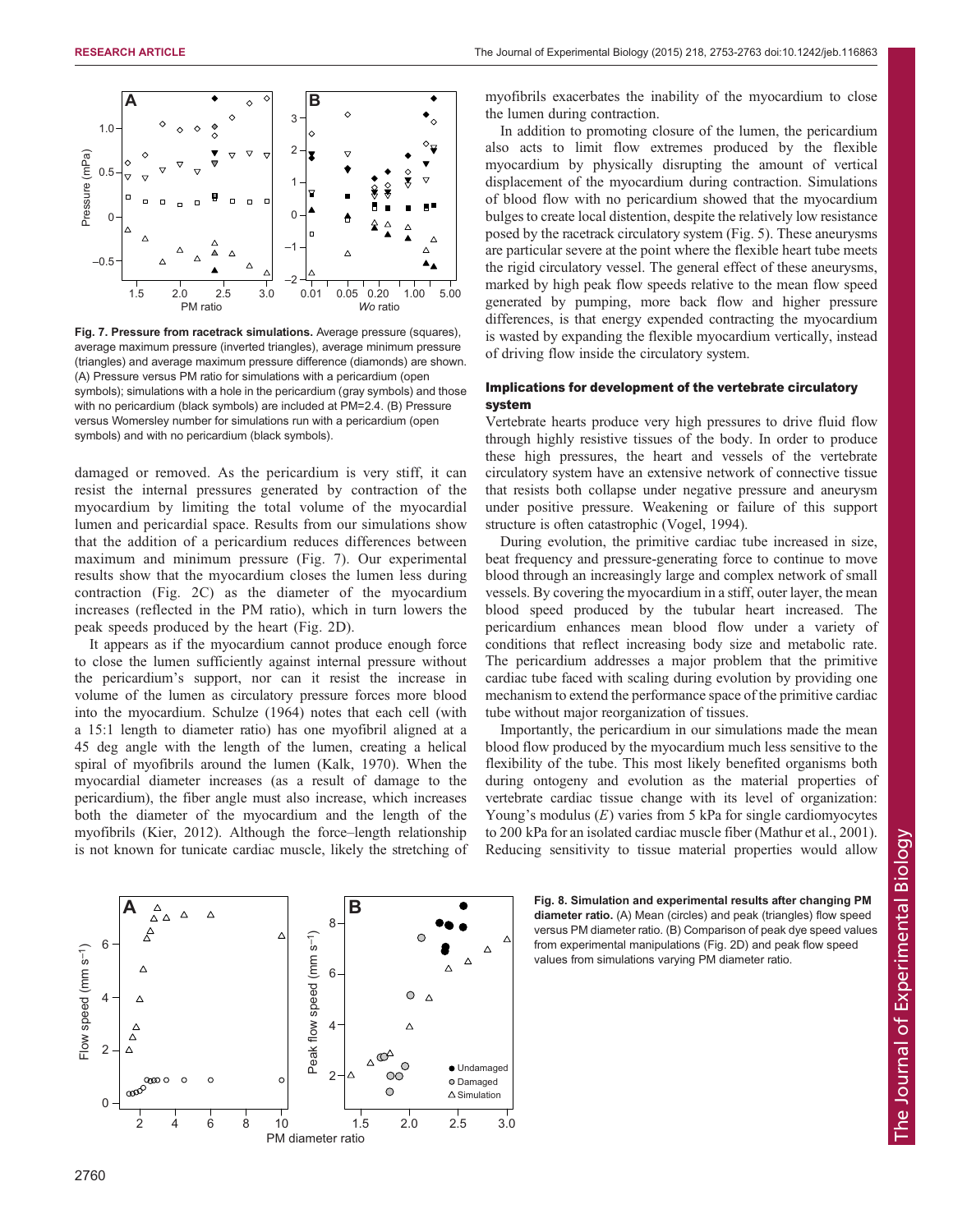animals to use a wide variety of tissue organizations to maintain blood flow during growth and evolution.

## Future work

In this study, we used a 2D version of the IBM to perform numerical simulations of a pumping elastic heart tube surrounded by a stiff pericardium and compared the results with in vivo flows measured using dye visualization. Future work could incorporate measurements of the pressures within intact and damaged pericardia and heart tubes. It is also possible to obtain spatially resolved flow fields using microparticle image velocimetry similar to what is described in [Hove et al.](#page-10-0) [\(2003\)](#page-10-0) and [Vennemann et al. \(2006\)](#page-10-0). In terms of numerical simulations, an obvious next step is to move into three dimensions. In addition to resolving any 3D effects, this would allow the use of helically wound fibers to drive the motion of the heart tube. More detailed models of the electrophysiology and muscle mechanics could then be applied for the activation of muscle and generation of force. Finally, more accurate models of the morphology of both the heart and the circulatory system could be used to better resolve the flow fields and intra-cardiac pressure gradients. For this first study, however, we believe that the experimental and modeling techniques are sufficient to highlight the important role of the pericardium for tiny heart tubes.

## MATERIALS AND METHODS

## Maintenance of animals

Individuals of the tunicate species C. savignyi were shipped overnight from the Ciona Stock Center (UC Santa Barbara, CA, USA) in cooled containers and then maintained for 2–4 weeks in a recirculating, artificial seawater system at 20°C and salinity of 32–34 ppt. Animals were fed commercially available live phytoplankton mixture (Phyto Feast Live, Reef Mariculture Inc., Campbell, CA, USA) every day during the maintenance period.

#### Experimental manipulations

Groups of two or three individuals were placed in a covered dish of seawater with menthol crystals prior to experiments until relaxed (approximately 120 min). Animals were considered completely relaxed if there was no reaction to the insertion of a sharp probe into a siphon. Individual animals were then removed from menthol-containing seawater to fresh seawater where the tunic was completely removed. Animals were then photographed with a standard centimeter ruler (which was used to measure relaxed body length using ImageJ; [Rasband, 1997-2002\)](#page-10-0) pinned with their atrial (excurrent) siphon to the left side of the body so the right side of the animal's body was exposed. A small opening was then cut into the visceral mass to expose the heart without damaging the major vessels leading to it. The heart was left tucked into the visceral mass and the branchial membrane was left intact to avoid pinching or otherwise constricting flow within the major vessels.

For experimental manipulations of the heart, the following conditions were used: (1) no manipulation to the pericardium (undamaged); (2) slight damage to the pericardium; and (3) severe damage to the pericardium. The pericardium was manipulated by clipping a small hole with scissors in a portion of the central pericardium at the proximal end of the myocardial loop (less than  $0.5$  mm<sup>2</sup> area) for slight damage, and clipping out a large section of pericardium (over 0.5 mm<sup>2</sup> area) for the severely damaged condition. In all treatments, the myocardium was left undamaged and still connected to the pericardium via the raphe; the intactness of the myocardium was verified by close inspection after damage was inflicted on the pericardium.

For quantitative measurements of blood flow speed through the myocardial lumen, a microliter volume syringe with a 36-gauge needle (NF36BV-2, o.d. 110 μm, World Precision Instruments, Sarasota, FL, USA) was inserted into the dorsal blood sinus. Fluorescein dye prepared in isotonic seawater (32 ppt) at 30 mg  $l^{-1}$  was injected into the lumen of the myocardium in a 5–7 μl bolus when the direction of myocardial contractions put the point of injection just upstream of the heart. The field was

illuminated by a blue light source to increase emission of the fluorescent dye. The dye traveled through the lumen of the heart with contraction of the myocardium. The hole produced by the needle was small enough that it closed immediately after the needle was removed. This process was repeated for animals in all experimental conditions. Video was taken of myocardial contractions and a 0.5 mm ruler for scale with a Leica Fluorescence Stereo Microscope system (M205 FA, Leica Microsystems, Inc., Buffalo Grove, IL, USA) at varying frame rates with a green bandpass filter (GFP3, Leica Microsystems, Inc.).

Videos taken during experiments were used to measure specific features of myocardium and relative dye concentration. For kinematic measurements of peak dye speed in the myocardium, the position of the leading edge of the initial dye bolus was digitized in Graphclick (Arizona Software, Inc.) by hand for every other frame during the duration of the first contraction after dye injection. Two consecutive positions were used to calculate the displacement vector of the dye bolus between frames, and the time step between every other frame (based on the frame rate of the video) was used to calculate velocity. Peak speed was calculated by taking the magnitude of each velocity vector for each frame set, and the average of these speeds was calculated for all frame sets in the sample. This process was repeated three to five times for each animal, and the mean of these repetitions was used as the mean peak dye speed for each animal.

To quantify the relative contraction of the myocardium during a heart beat, the inner edge of the myocardium was digitized by hand in Graphclick during a relaxed state and during a contracted state within the period of each heart beat. The contraction ratio was calculated by dividing the contracted diameter measurement  $(M_c)$  by the relaxed diameter measurement  $(M_r)$ ([Fig. 1B](#page-1-0)). This was repeated three times per animal, and the ratios were averaged for each animal. Similarly, the length of the myocardium was measured in Graphclick by selecting points on the outer edge of the myocardial tube between the two pacemaking regions of the heart.

The PM ratio was calculated by measuring in Graphclick the width of the pericardium at the proximal-most end of the myocardial loop (PD in [Fig. 1B](#page-1-0)) and dividing that by the diameter of the relaxed myocardium within the myocardial loop  $(M<sub>r</sub>$  in [Fig. 1](#page-1-0)B), close to the point at which the pericardium was measured. This measurement was repeated once for each animal.

To measure the heart beat frequency, the videos were converted to grayscale image sequences (see [Fig. 3](#page-3-0) for two examples). Grayscale intensity is a measure of dye intensity, as the bandpass filter restricted light capture to wavelengths very close to the emission wavelength of fluorescein dye (520 nm) and the maximum concentration of dye within the lumen did not wash out the grayscale. Mean grayscale intensity (relative dye intensity) was measured in ImageJ over the area of the frame containing the heart loop for each video frame. Relative dye intensities were graphed in R [\(R Development](#page-10-0) [Core Team, 2011\)](#page-10-0) against time and the peaks of dye intensity for each heart beat were selected. The distance between each set of peaks was calculated, yielding the heart beat period, and the frequency was calculated as one over the period. The frequencies for each set of peaks (5–12 heart beats) were averaged to find the mean frequency for each animal.

#### Statistical analysis

Statistical analysis was performed with the standard statistics and car packages in R ([R Development Core Team, 2011](#page-10-0); [Fox and Weisberg, 2011](#page-9-0)). Two-way ANOVA tests were used to test for significance between groups and trends and their ANOVA F-statistics and degrees of freedom are reported. Additionally, linear regression analysis was performed in R between continuous variables; these are reported with slopes, P-values associated with slope, y-intercepts  $(y_0)$  and adjusted  $R^2$  values. P-values were then corrected using a Bonferroni multiple-comparison correction; corrected P-values are reported alongside F-statistics and degrees of freedom. The data were tested for outliers with a Bonferroni test for outliers in linear models.

## Immersed boundary simulations

The immersed boundary method is an approach to fluid–structure interaction problems in which structures are immersed in a viscous incompressible fluid ([Peskin, 2002\)](#page-10-0). The immersed boundary formulation of these problems uses a Lagrangian description of the structural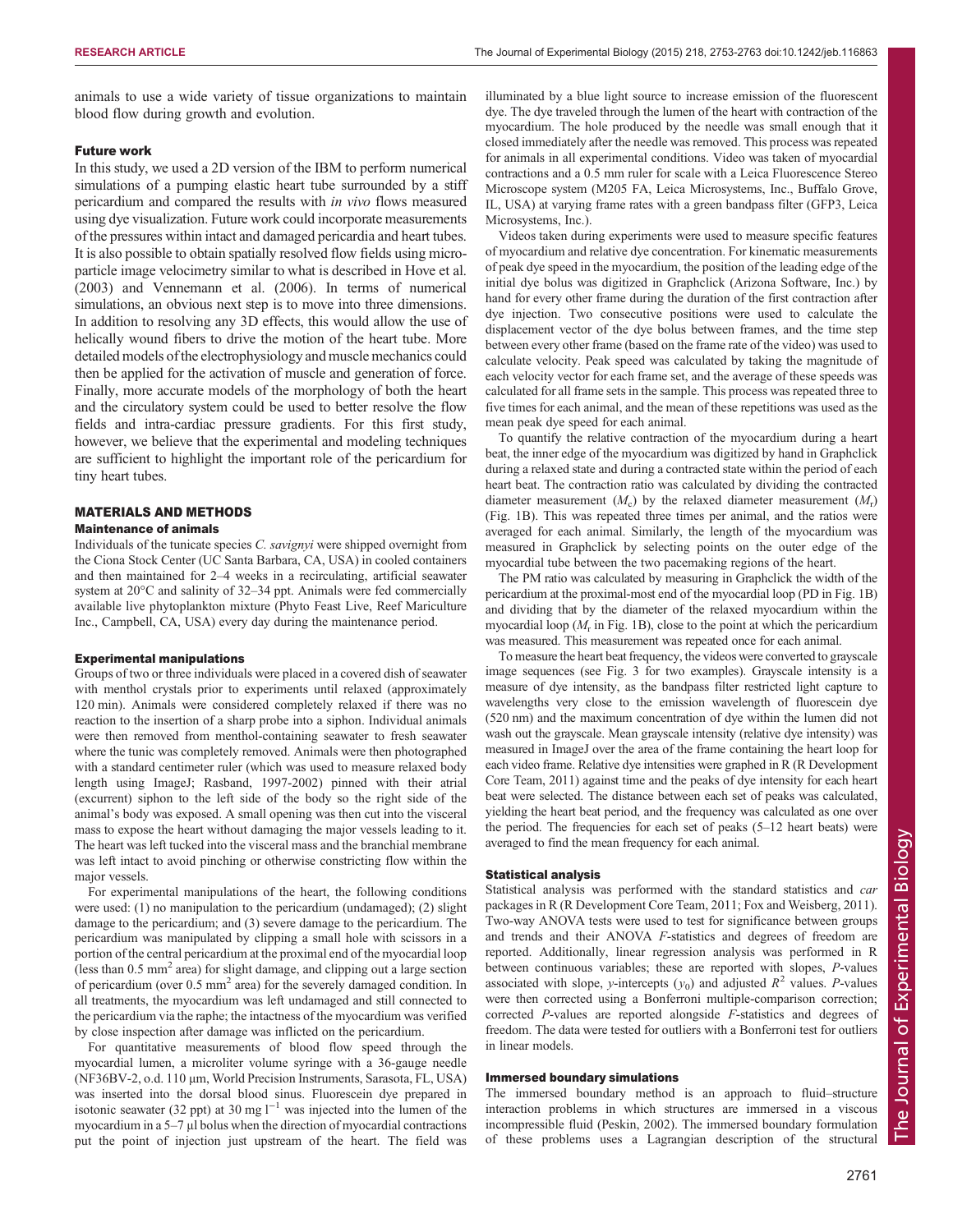#### <span id="page-9-0"></span>Table 2. Table of numerical parameters for the heart tube model

| Parameter       | Abbreviation | Units | Value                          |
|-----------------|--------------|-------|--------------------------------|
| Spatial step    | dx           | m     | $2.93 \times 10^{-5}$          |
| Boundary step   | ds           | m     | 1.47 $\times$ 10 <sup>-5</sup> |
| Temporal step   | dt           | s     | $1.36 \times 10^{-5}$          |
| Physical domain |              | m     | $1.5 \times 10^{-2}$           |

deformations and stresses of the immersed body and a Eulerian description of the fluid. Integral transforms with Dirac delta function kernels couple the Lagrangian and Eulerian frames. The equations are descritized; the singular delta function is replaced by a regularized version of the delta function.

The following outline describes the 2D formulation of the IBM, but the 3D extension is straightforward. For a full review of the method, please see [Peskin \(2002\)](#page-10-0). The equations of fluid motion are given by the Navier– Stokes equations:

$$
\rho(\mathbf{u}_t(\mathbf{x},t) + \mathbf{u}(\mathbf{x},t) \cdot \nabla \mathbf{u}(\mathbf{x},t)) = -\nabla p(\mathbf{x},t) + \mu \nabla^2 \mathbf{u}(\mathbf{x},t) + \mathbf{F}(\mathbf{x},t),
$$
 (5)  

$$
\nabla \cdot \mathbf{u}(\mathbf{x},t) = 0,
$$
 (6)

where  $\mathbf{u}(\mathbf{x},t)$  is the fluid velocity,  $p(\mathbf{x},t)$  is the pressure,  $\mathbf{F}(\mathbf{x},t)$  is the force per unit area applied to the fluid by the immersed boundary, ρ is the density of the fluid and μ is the dynamic viscosity of the fluid. The independent variables are time  $t$  and position  $x$ .

The interaction equations between the fluid and the boundary are given by:

$$
\mathbf{F}(\mathbf{x},t) = \int \mathbf{f}(r,t)\delta(\mathbf{x} - \mathbf{X}(r,t))\mathrm{d}r,\tag{7}
$$

$$
\mathbf{X}_t(r,t) = \mathbf{U}(\mathbf{X}(r,t)) = \int \mathbf{u}(\mathbf{x},t) \delta(\mathbf{x} - \mathbf{X}(r,t)) \mathrm{d}\mathbf{x},\tag{8}
$$

where  $f(r,t)$  is the force per unit length applied by the boundary to the fluid as a function of Lagrangian position and time,  $\delta(x)$  is a 2D delta function,  $X(r,t)$  gives the Cartesian coordinates at time t of the material point labeled by the Lagrangian parameter  $r$ . Eqn 8 applies force from the boundary to the fluid grid and adds an external force term, and Eqn 9 evaluates the local fluid velocity at the boundary. The boundary is then moved at the local fluid velocity, and this enforces the no-slip condition. The numerical parameters used for the simulations are given in Table 2. Unless otherwise noted, all simulations were performed on a 512×512 grid. The specific discretization used in this paper is described in [Peskin and](#page-10-0) [McQueen \(1996\).](#page-10-0)

Force equations are given for tether forces to hold the boundary in place, spring forces to resist stretching, and bending forces to resist bending. In a simple case where the boundary is to be held in place, boundary points are tethered to target points. The equation describing the force applied to the fluid by the boundary in Lagrangian coordinates is given by:

$$
\mathbf{f}_{\text{targ}}(r,t) = k_{\text{targ}}(\mathbf{Y}(r,t) - \mathbf{X}(r,t)),\tag{9}
$$

where  $f_{\text{targ}}(r,t)$  is the force per unit length,  $k_{\text{targ}}$  is a stiffness coefficient and  $Y(r,t)$  is the prescribed position of the target boundary. The equations used to determine the forces due to the resistance to stretching,  $f_{str}(r,t)$  and  $f_{\text{bend}}(r,t)$ , are given as:

$$
\mathbf{f}_{\rm str}(r,t) = -k_{\rm str} \frac{\partial}{\partial r} \left( \left( \left| \frac{\partial \mathbf{X}}{\partial r} \right| - 1 \right) \frac{\partial \mathbf{X}(r,t)/\partial r}{\partial \mathbf{X}(r,t)/\partial r} \right),\tag{10}
$$

and

$$
\mathbf{f}_{\text{bend}}(r,t) = -EI \frac{\partial^4 \mathbf{X}(r,t)}{\partial^4 r}.
$$
 (11)

 $k_{\text{str}}$  is a stiffness coefficient that is proportional to the resistance to stretching or compression and EI is the flexural stiffness. The total force is then the sum of these three forces:

$$
\mathbf{f}(r,t) = \mathbf{f}_{\text{targ}}(r,t) + \mathbf{f}_{\text{str}}(r,t) + \mathbf{f}_{\text{beam}}(r,t). \tag{12}
$$

The Womersley number was calculated using the average heart beat frequency of the undamaged heart  $(\omega=0.554 \text{ s}^{-1})$ , the diameter of the myocardium of the undamaged heart  $(M_r=0.8682 \text{ mm})$  and the kinematic viscosity of seawater  $(\mu/\rho = 5.8 \times 10^{-5} \text{ m}^2 \text{ s}^{-1})$  using the equation:

$$
W_O = M_r \sqrt{\frac{\omega \rho}{\mu}}.\tag{13}
$$

 $W_0$ =0.3 for simulations other than  $W_0$  sweeps. For the study where we varied the Wo over several orders of magnitude, Wo was changed using only the dynamic viscosity.

Flexural stiffness for simulations other than EI sweeps  $L = 2.3 \times 10^{-12}$  N m<sup>2</sup>) was chosen based on the second moment of area  $(EI=2.3\times10^{-12} \text{ N m}^2)$  was chosen based on the second moment of area (*I*) for a flat plate (Wainwright et al. 1982) and Young's modulus (*F*) for a (I) for a flat plate ([Wainwright et al., 1982\)](#page-10-0) and Young's modulus  $(E)$  for a single vertebrate cardiocyte (5 kPa) based on measurements by [Mathur et al.](#page-10-0) [\(2001\)](#page-10-0). As all boundaries in the simulation are assumed to be infinitely thin, the flexural stiffness was simply varied by changing the value of EI in Eqn 12.

#### Acknowledgements

We thank E. Newman-Smith and the Ciona Stock Center at University of California, Santa Barbara for animals; J. Liu, M. Ortwine, and the Zebrafish Core Facility at UNC-CH for assistance with equipment; A. Baird, H. Edwards and M. Williams for assistance with computational simulations; and two anonymous reviewers for their helpful and constructive feedback.

### Competing interests

The authors declare no competing or financial interests.

#### Author contributions

L.D.W. and L.A.M. conceived of the question and experiments and wrote paper. L.D.W. designed, performed and analyzed data from animal experiments, and ran and analyzed data from computational simulations. L.A.M. designed and wrote computational simulations.

#### Funding

This research was funded by a National Science Foundation (NSF) DMS CAREER no. 1151478 (to L.A.M.) and by a NSF DMS Research and Training Grant no. 5- 54990-2311 (to R. McLaughlin, R. Camassa, L.A.M., G. Forest and P. Mucha).

#### References

- Anderson, M. (1968). Electrophysiological studies on initiation and reversal of the heart beat in Ciona intestinalis. J. Exp. Biol. 49, 363-385.
- Avrahami, I. and Gharib, M. [\(2008\). Computational studies of resonance wave](http://dx.doi.org/10.1017/S0022112008002012) [pumping in compliant tubes.](http://dx.doi.org/10.1017/S0022112008002012) J. Fluid Mech. 608, 139-160.
- Baird, A., King, T. and Miller, L. [\(2014\). Numerical study of scaling effects in](http://dx.doi.org/10.1090/conm/628/12543) [peristalsis and dynamic suction pumping.](http://dx.doi.org/10.1090/conm/628/12543) Contemp. Math. 628, 129-148.
- Bone, Q. and Whitear, M. (1958). A note on the innervation of the pericardium in Ciona. Pubbl. Stn. Zool. Napoli 30, 337-341.
- [Burighel, P., Sorrentino, M., Zaniolo, G., Thorndyke, M. and Manni, L.](http://dx.doi.org/10.1111/j.1744-7410.2001.tb00123.x) (2001). [The peripheral nervous system of an ascidian,](http://dx.doi.org/10.1111/j.1744-7410.2001.tb00123.x) Botryllus schlosseri, as revealed by [cholinesterase activity.](http://dx.doi.org/10.1111/j.1744-7410.2001.tb00123.x) Invert Biol. 120, 185-198.
- Davidson, B. [\(2007\). Ciona intestinalis as a model for cardiac development.](http://dx.doi.org/10.1016/j.semcdb.2006.12.007) Semin. [Cell Dev. Biol.](http://dx.doi.org/10.1016/j.semcdb.2006.12.007) 18, 16-26.
- [Delsuc, F., Brinkmann, D., Chourrout, D. and Philippe, H.](http://dx.doi.org/10.1038/nature04336) (2006). Tunicates and [not cephalochordates are the closest living relatives of vertebrates.](http://dx.doi.org/10.1038/nature04336) Nature 439, [965-968.](http://dx.doi.org/10.1038/nature04336)
- Dooley, K. and Zon, L. [\(2000\). Zebrafish: a model system for the study of human](http://dx.doi.org/10.1016/S0959-437X(00)00074-5) disease. [Curr. Opin. Genet. Dev.](http://dx.doi.org/10.1016/S0959-437X(00)00074-5) 10, 252-256.
- Farrell, A., Johansen, J. and Graham, M. (1988). The role of the pericardium in cardiac performance of the trout (Salmo gairdneri). Physiol. Zool. 61, 213-221.
- FitzHugh, R. [\(1955\). Mathematical models of threshold phenomena in the nerve](http://dx.doi.org/10.1007/BF02477753) membrane. [Bull. Math. Biophys.](http://dx.doi.org/10.1007/BF02477753) 17, 257-278. Fox, J. and Weisberg, S. (2011). An R Companion to Applied Regression, 2nd edn.
- Thousand Oaks, CA, USA: Sage.
- Fritz, T., Wieners, C., Seemann, G., Steen, H. and Dössel, O. (2012). Simulation [of the contraction of the ventricles in a human heart model including atria and](http://dx.doi.org/10.1007/s10237-013-0523-y) pericardium. [Biomech. Model Mechanobiol.](http://dx.doi.org/10.1007/s10237-013-0523-y) 13, 627-641.
- Gashev, A. A. [\(2002\). Physiologic aspects of lymphatic contractile function.](http://dx.doi.org/10.1111/j.1749-6632.2002.tb04878.x) [Ann. N. Y. Acad. Sci.](http://dx.doi.org/10.1111/j.1749-6632.2002.tb04878.x) 979, 178-187.
- [Greenlee, K. J., Socha, J. J., Eubanks, H. B., Pedersen, P., Lee, W.-K. and](http://dx.doi.org/10.1242/jeb.082479) Kirkton, S. D. [\(2013\). Hypoxia-induced compression in the tracheal system of the](http://dx.doi.org/10.1242/jeb.082479) [tobacco hornworm caterpillar,](http://dx.doi.org/10.1242/jeb.082479) Manduca sexta. J. Exp. Biol. 216, 2293-2301.